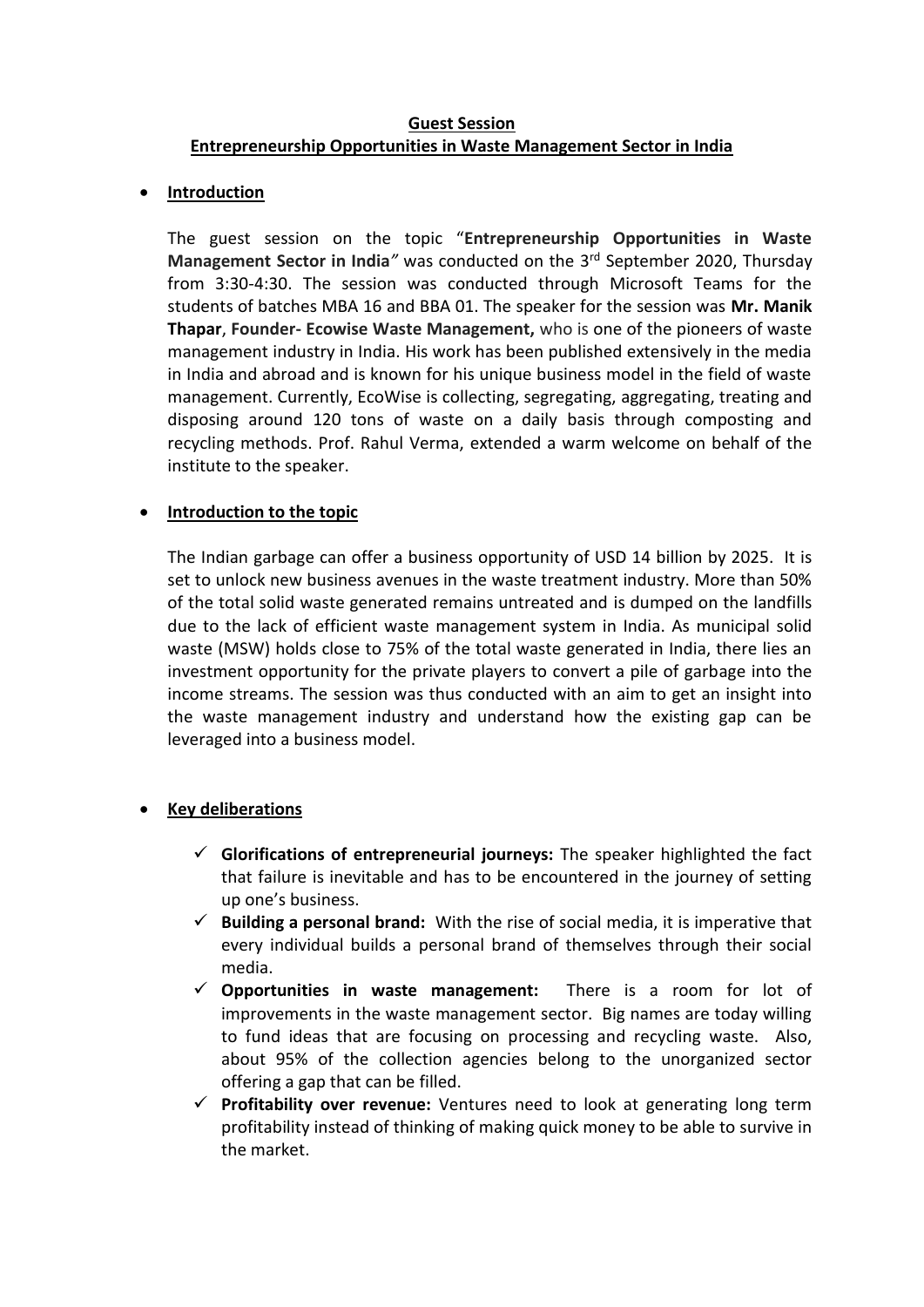### • **Questions and answers**

- $\checkmark$  The plastic waste has increased with masks, gloves and PPE kits being used extensively. How can the situation be handled? Is there an answer to it?
- $\checkmark$  How can waste be managed at home?
- $\checkmark$  What are the problems the company faced while dealing with regulatory bodies?
- $\checkmark$  How different is working in Canada different from India?
- $\checkmark$  What avenues do students have in waste management?

### • **Feedback of students**

The students learnt a lot from the self made journey of the speaker from the age of 14 till date. His entrepreneurial ventures instilled in the students a sense of confidence that even they can pursue their ideas. The session also enlightened the students about electronic, construction hazardous waste and its treatment.

### • **Conclusion**

With DREAM BIG, START SMALL echoing throughout the session, the speaker reiterated the fact that one has to put in "sweat equity" in order to be successful in their entrepreneurial journey. The talk also made the students aware about Waste Management and the sector that works for it. It also pointed to the fact that the sector offers huge opportunities and has a large scope for innovation. The session ended with the vote of thanks by the Registrar while the audience was left with imprints of the enlightening talk.